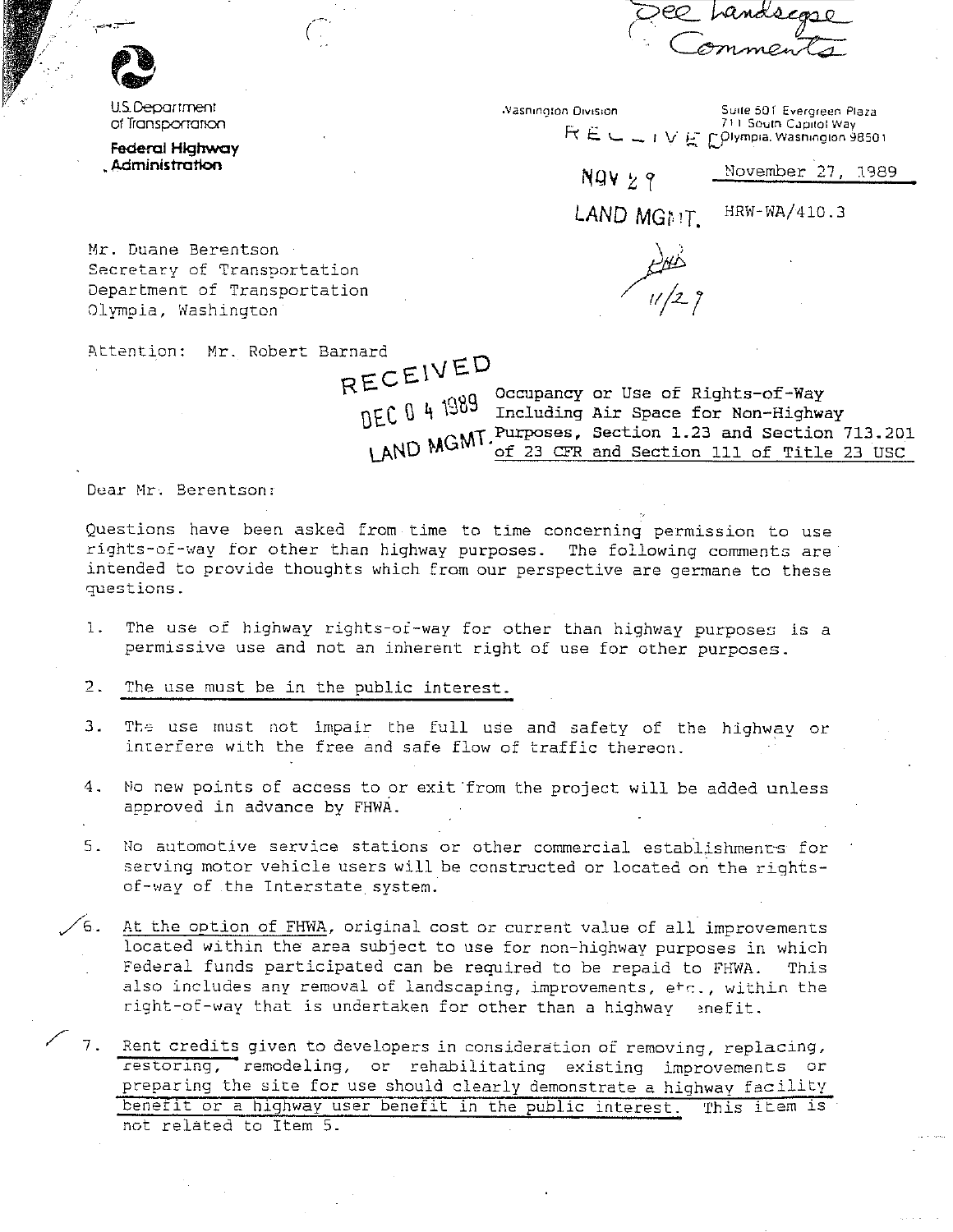In terms of specific locations, landscaped areas and interchange areas<br>outside the "downtown" areas of cities are today more critical. With the outside the "downtown" areas of cities are today more critical. emphasis of municipalities and many organizations on the aesthetic qualities of our landscape and particularly within our highways, we would expect destruction of landscaping for any purpose to be of concern to these entities. We are reluctant to destroy landscaped areas that creates an aesthetic impression upon the highway user or screens what could be a visual distraction to drivers.

In terms of interchange areas, there are but few interchanges that have not been modified, planned to be modified, or one can reasonably anticipate will be modified sometime in the not too distant future. We are not against, but are less than enthusiastic about, non-highway uses in these interchanges, particularly on the Interstate system. If the interchange is on structure, possibilities exist for use beneath che structures for compatible highway uses. However, much depends upon what exists beneath the structure at the present time.

Areas at grade with the surrounding highway facility are usually landscaped and contain other improvements related to the highway facility. We are very reluctant ta denude an area for a private purpose of no specific benefit to the highway program and in fact may be detrimental to the aesthetic objectives of the landscape engineer and the original designers of the facility.

Scattered uses of small areas of Interstate and other rights-of-way contribute minimal income to the highway program and often become destructive to the overall scheme for the highway improvement. Again, while we are not adverse to such piecemeal usage, we look at them critically from a public interest point of view.

It is not possible to set forth a specific set of criteria for each and every<br>cituation, that one might encounter in an air space use situation. We situation that one might encounter in an air space use situation. encourage the leasing of air space in appropriate situations when a clear and distinguishable public interest can be demonstrated. We compliment your staff on the excellent job that they are presently doing in the air space. **lease area.** 

We recognize this is not a specific answer to questions that arise but we hope that it will be of some help to understanding some current thougnts on the subject and a place to commence, if needed, some thoughtful exchange of **ideas.** 

**Sincerely yours,** 

BARRY F. MOREHEAD Division Administrator

 $Chimes \leq \varphi$ hisen

Thomas L. Johnson /<br>Division Right-of-Way Officer

 $\mathfrak{D}$ 

*(*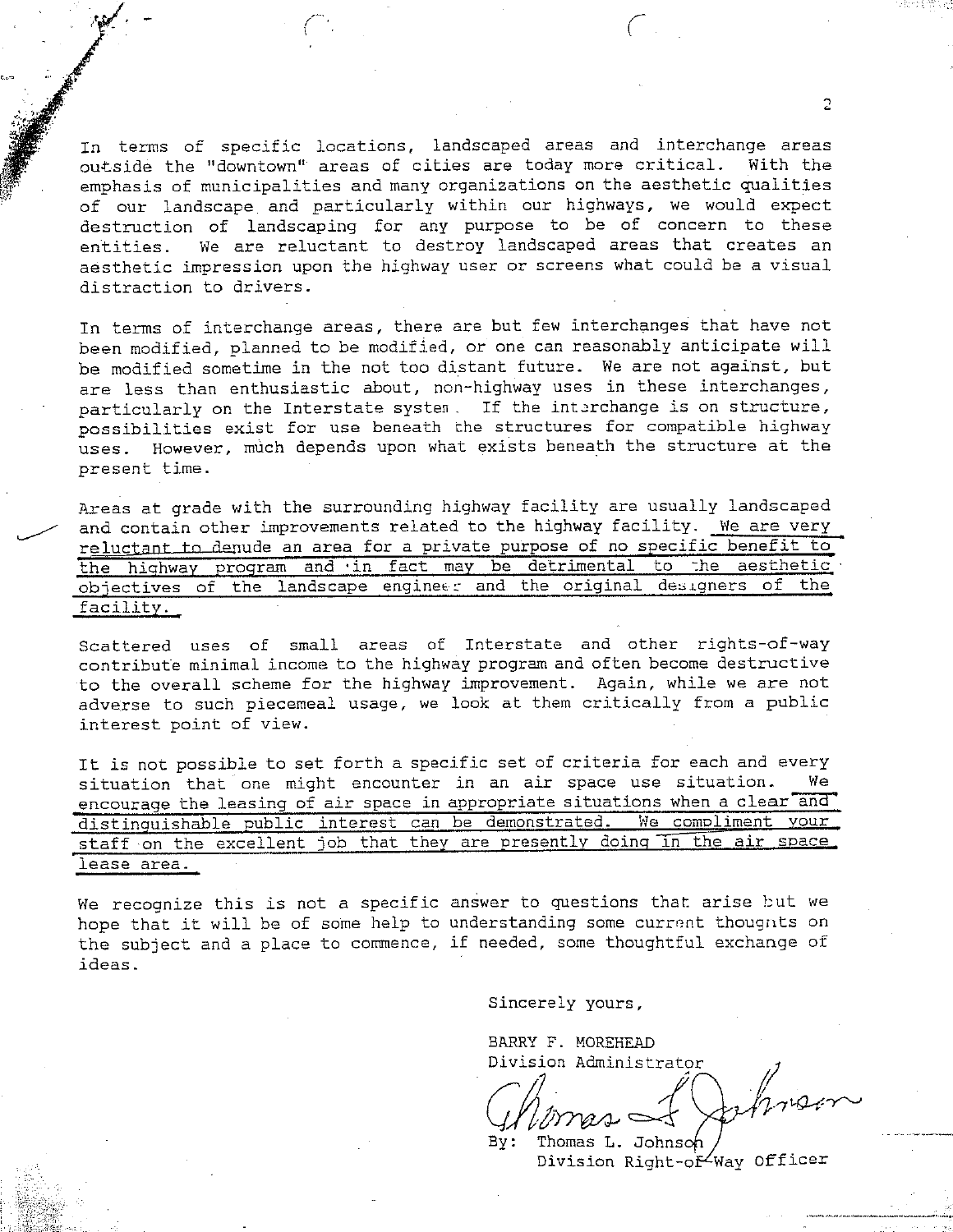

US Department of Transportation.

**Federal Highway Administration** 

**Washington Division** 

Suite 501 Evergreen Plaza 711 South Capitol Way Olympia. Washington 98501

June 1, 1990

**HRW-WA/510** Policy

Mr. Duane Berentson Secretary of Transportation Department of Transportation Olympia, Washington

Attention: Mr. Jim Buss

## Scenic Enhancement Initiatives Selective Cutting of Vegetation

Dear Mr. Berentson:

Enclosed is a new policy of FEVA as concerns the clearing of rights-of-wav in order to expose advertising signs. The new policy rescinds a March 15, 1977, policy which permitted selective clearing of right-of-way vegetation to improve the visibility of outdoor advertising structures. (A copy of the 1977 policy memorandum is enclosed.)

While the gist of the memorandums is directed toward outdoor advertising signs, the policy has equal significance as concerns clearing vegetation from the right-of-way for the purpose of exposing another improvement or development. In a sense, such clearance also represents the clearing of vegetation for outdoor advertising purposes.

Should you have any questions, we will attempt to answer them to your satisfaction. Please contact Tom Johnson, SCAN 234-2119, should you have questions.

Sincerely yours,

BARRY F. MOREHEAD Division Administrator

By: Thomas L. Johnsón, Division Right-of-Way Officer

Enclosure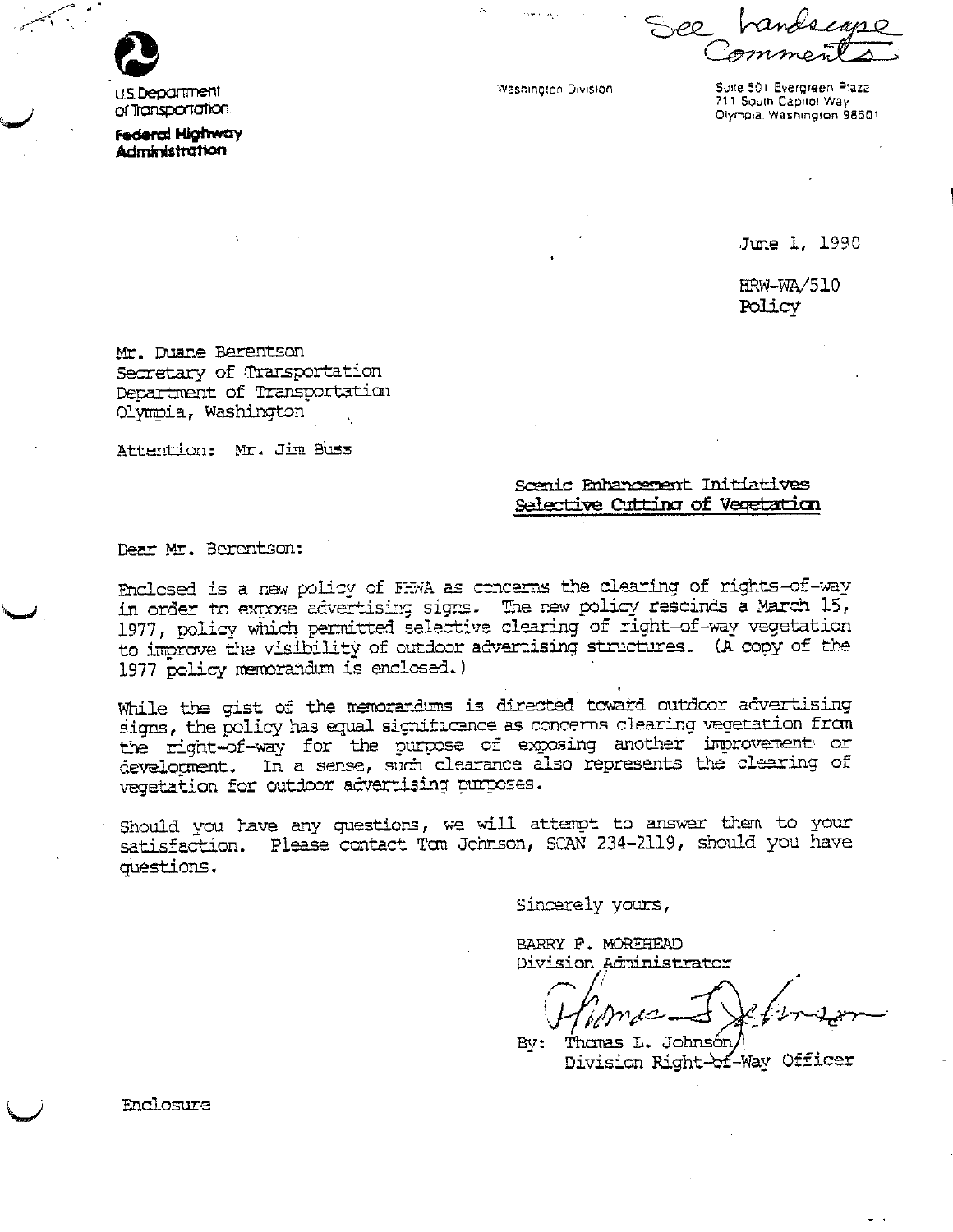## **Memorandum**

**HS Department** or Transportation

**Federal Highway** Administration

Room 312 Hohawk Building 708 S. W. Third Avenue Portland, Oregon 97204

| Subject:        | Scenic Enhancement Initiatives | Date:                 | May 24, 1990                 |
|-----------------|--------------------------------|-----------------------|------------------------------|
| From:<br>$\sim$ | Regional Administrator         | Reply to<br>Atin. of. | $HPP - 010.1$<br>$HPP-010.2$ |
| To:             | $\ddot{\phantom{1}}$           |                       | 414.413, 413.1               |
| ÷               | OIVISION ADMINISTRATORS        |                       | ٠                            |

Mr. R. E. Ruby, Juneau, Alaska (HDA-AK) Mr. J. T. Coe, Boise, Idaho (HDA-ID) Mr. R. G. Fairbrother, Salem, Oregon (HDA-OR) Mr. B. F. Morehead, Olympia, Washington (HDA-WA)

The FHWA Environmental Policy Statement issued on April 20, 1990 indicated that it was not enough to avoid doing harm but that we must seek ways to protect and enhance the environment through which our projects pass. Innovative and traditional approaches to accomplish this were encouraged.

The Office of Right-of-Way in consonance with the Environmental Policy Statement has issued the attached memorandum dated May 18, 1990 containing two initiatives that will further the goals of the policy statement. These two initiatives are the beginning of greater emphasis in meeting the goals of the policy statement.

The first initiative rescinds the March 15, 1977 memorandum permitting selective clearing of right-of-way vegetation to improve visibility of outdoor advertising. structures. (A copy of the 1977 memorandum is attached).

In the second initiative, States are encouraged to retain excess lands that could be used to restore, preserve or enhance the scenic beauty and quality of the highway environment. الدوار المؤدي الموالي

In the penultimate paragraph the States are asked to thoroughly evaluate their excess property inventories and to classify them as to their potential for enhancing or improving the Scenic Quality of the Highway Environment.

With passage of paragraph 156 of the STURAA of 1987, there has been an increased interest in developing air rights usage of highway right-of-way. In some instances it has been observed that the proposed air rights usage would cause the removal of existing landscaping and natural vegetation. In view of the Environmental Policy Statement and the purpose envisioned in the second initiative as it pertains to excess right-of-way it would be well to insure that the proposed usage would not be contrary to the policy in this initiative.

As required by the initiatives you should assist the States to 1) rescind any and all vegetation agreements with outdoor advertising firms where the purpose is to improve visibility to advertising structures, at the earliest possible time consistent with the initiative and terms of the agreement 2) establish procedures which will preclude such agreements in the future and 3) encourage a thorough. evaluation of their excess property inventories.

If you have any questions please contact Joe Schutz or Irv Lloyd at FTS 423-2061.

Jeon f. Witman

Attachments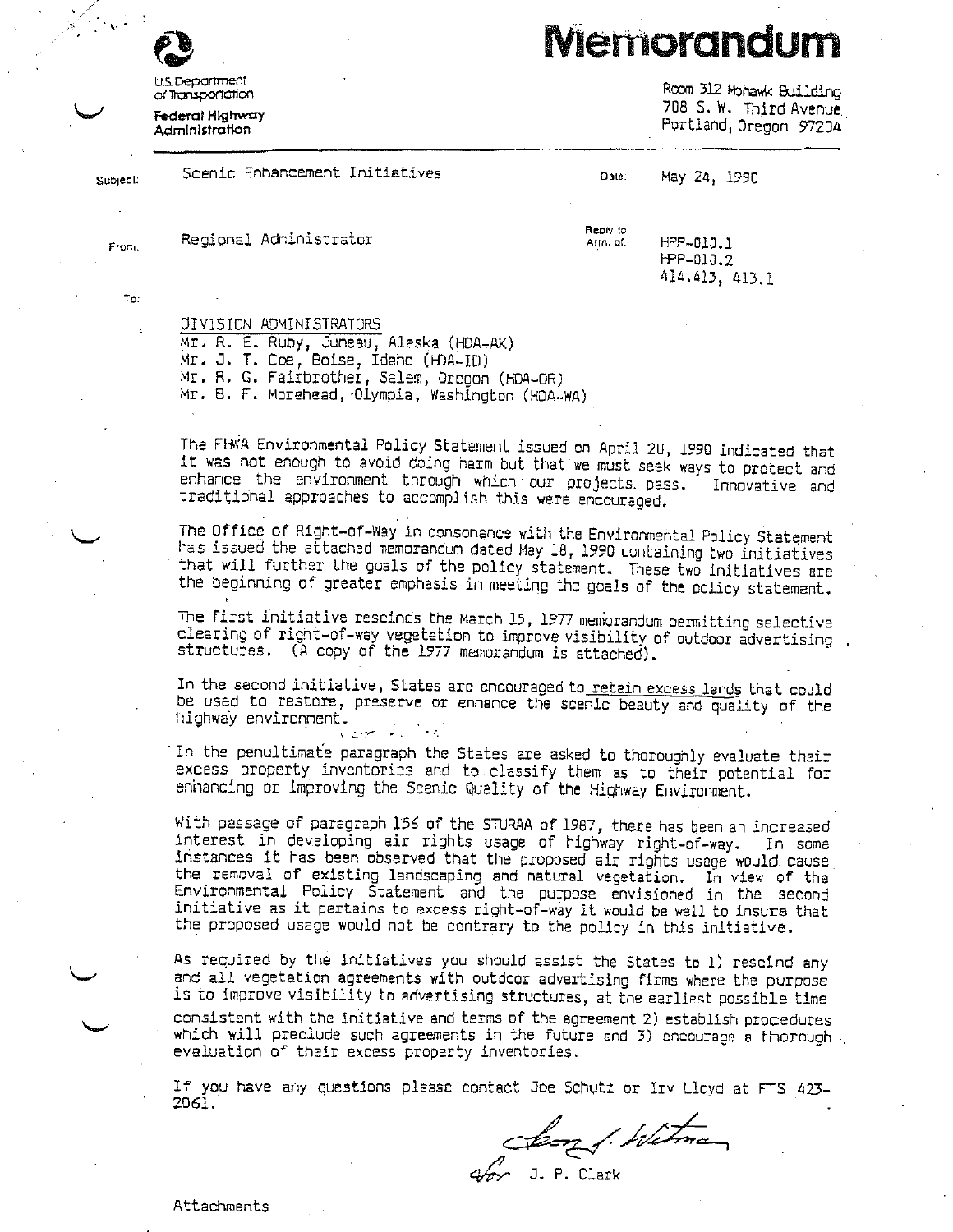

**IIS Department** of Transportation

Federal Highway Administration

Memorandum

Scenic Enhancement Initiatives Subject:

## MAY 18 1990 Date:

From:

Associate Administrator for Engineering and Program Development Washington, D.C. 20590

Reply to: Altn of

 $HRW-12$ 

Regional Federal Highway Administrators  $To^-$ 

The preservation of the environmental and scenic quality of our Nation's highways concerns us all. The President's policy goal of improving the environment requires that we reevaluate our role in protecting and enhancing the highway environment. We are exploring several options to meet the President's policy goal, including a study of the feasibility of a scenic byways system. However, we believe certain actions should be taken now.

First, we are rescinding our March 15, 1977, memorandum permitting vegetation clearance to improve the visibility of outdoor advertising signs. We recognize that maintenance of highway rights-of-way for safety and other highway operations is a State responsibility. However, to clear vegetation solely to improve the visibility of signs subject to removal under the Highway Beautification Program is not environmentally responsive. It is Federal Highway Administration policy to be sensitive to environmental concerns, therefore such vegetation clearance can no longer be endorsed. Direction should be provided the Division offices to assist the States in rescinding their existing vegetation clearance agreement and/or permit program.

Our second initiative is to encourage States to retain, rather than dispose of, excess property that could be used to restore, preserve, or enhance the scenic beauty and quality of the highway environment in accordance with 23 CFR 713.304(d). In this context, retention has a project related benefit. Such benefits could include scenic vistas, wetlands (both present and potential) and preservation of wildlife habitat. States should thoroughly evaluate their excess property inventories and classify such property accordingly.

Please ensure that all States are promptly advised of the foregoing.

 $\frac{1}{2}$   $\frac{1}{2}$  $\overline{\phantom{a}}$ 

Anthony R. Kane